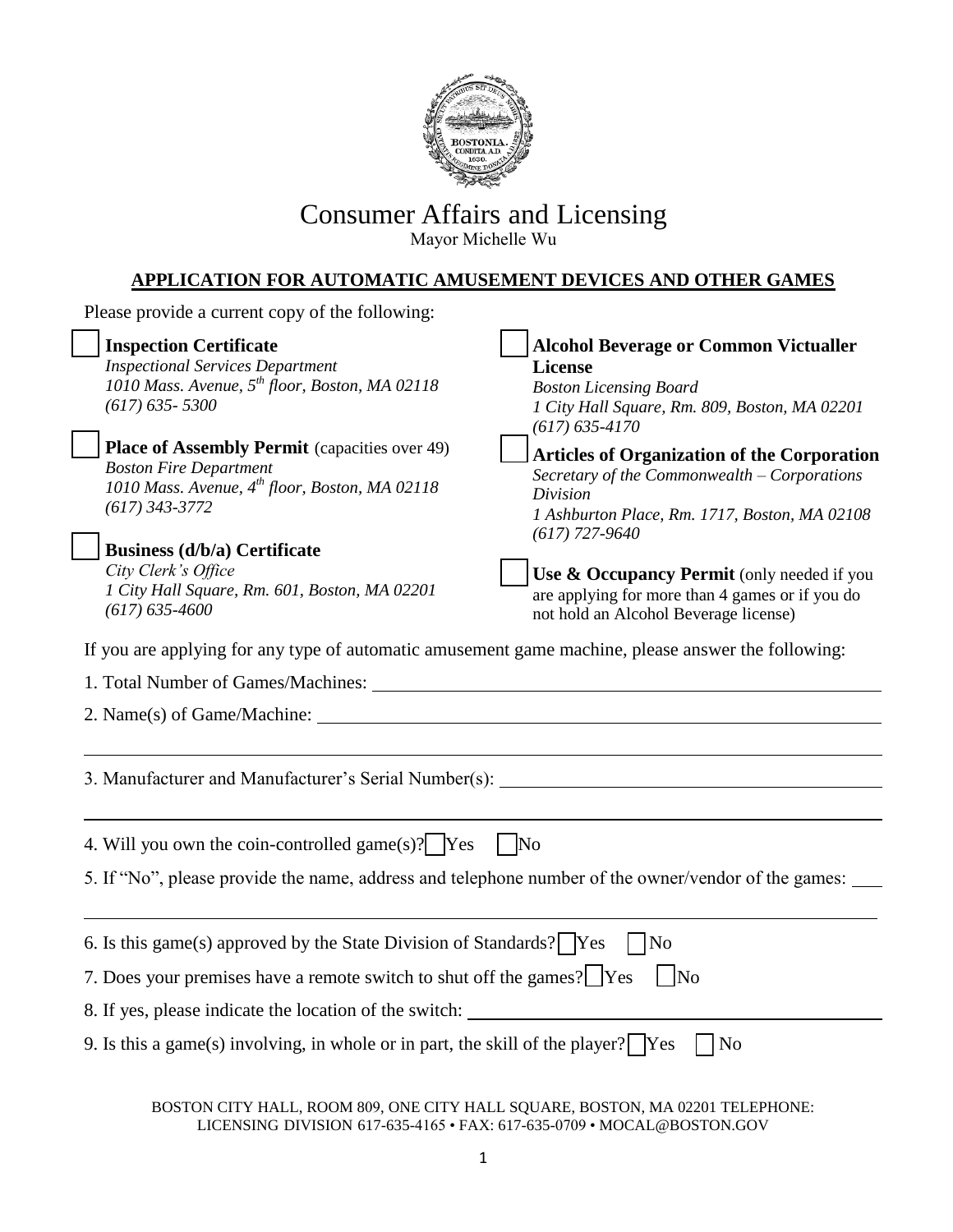## **PART 1: BUSINESS ORGANIZATION**

|                                                                                                     | 1. Business Name $(d/b/a)$ : 2. Business No.: $($ ) -                                                                                                                                                                                                                                                              |
|-----------------------------------------------------------------------------------------------------|--------------------------------------------------------------------------------------------------------------------------------------------------------------------------------------------------------------------------------------------------------------------------------------------------------------------|
|                                                                                                     |                                                                                                                                                                                                                                                                                                                    |
|                                                                                                     |                                                                                                                                                                                                                                                                                                                    |
|                                                                                                     |                                                                                                                                                                                                                                                                                                                    |
|                                                                                                     | 7. Attorney's Email: University of the same state of the state of the state of the state of the state of the state of the state of the state of the state of the state of the state of the state of the state of the state of                                                                                      |
| 8. The business for which this application is being filed is a: (please select)                     |                                                                                                                                                                                                                                                                                                                    |
|                                                                                                     |                                                                                                                                                                                                                                                                                                                    |
|                                                                                                     |                                                                                                                                                                                                                                                                                                                    |
|                                                                                                     |                                                                                                                                                                                                                                                                                                                    |
|                                                                                                     | Corporation, Corporation name: Letter and the contract of the contract of the contract of the contract of the contract of the contract of the contract of the contract of the contract of the contract of the contract of the                                                                                      |
|                                                                                                     | (Please attach a list of the name and home address of each officer, director and each shareholder as                                                                                                                                                                                                               |
| well as the amount of stock in the corporation owned by each.)                                      |                                                                                                                                                                                                                                                                                                                    |
|                                                                                                     |                                                                                                                                                                                                                                                                                                                    |
| 10. If new ownership, please indicate previous business name $(d/b/a)$ , owner and date you assumed |                                                                                                                                                                                                                                                                                                                    |
| possession:                                                                                         |                                                                                                                                                                                                                                                                                                                    |
|                                                                                                     | <b>PART II: MANAGER OF RECORD</b>                                                                                                                                                                                                                                                                                  |
| Please provide the following information on the proposed manager of record:                         |                                                                                                                                                                                                                                                                                                                    |
| 1. Proposed Manager of Record*: Manager of Record 2014.                                             |                                                                                                                                                                                                                                                                                                                    |
|                                                                                                     |                                                                                                                                                                                                                                                                                                                    |
|                                                                                                     |                                                                                                                                                                                                                                                                                                                    |
|                                                                                                     | 4. Work No.: $\frac{1}{2}$ $\frac{1}{2}$ $\frac{1}{2}$ $\frac{1}{2}$ $\frac{1}{2}$ $\frac{1}{2}$ $\frac{1}{2}$ $\frac{1}{2}$ $\frac{1}{2}$ $\frac{1}{2}$ $\frac{1}{2}$ $\frac{1}{2}$ $\frac{1}{2}$ $\frac{1}{2}$ $\frac{1}{2}$ $\frac{1}{2}$ $\frac{1}{2}$ $\frac{1}{2}$ $\frac{1}{2}$ $\frac{1}{2}$ $\frac{1}{2}$ |
|                                                                                                     |                                                                                                                                                                                                                                                                                                                    |
|                                                                                                     | 9. Mother's Maiden Name: 10. Father's Name: 10. Father's Name:                                                                                                                                                                                                                                                     |
|                                                                                                     | 11. WITHIN THE PAST SEVEN YEARS, HAS THE PROPOSED MANAGER BEEN CONVICTED                                                                                                                                                                                                                                           |

OF A FELONY OR A VIOLATION OF A STATE OR FEDERAL NARCOTICS LAWS?

 $|{\rm Yes} \t|$   $|{\rm No} \t|$ 

**\* The same manager of record must be on the Alcohol Beverage or Common Victualler license.**